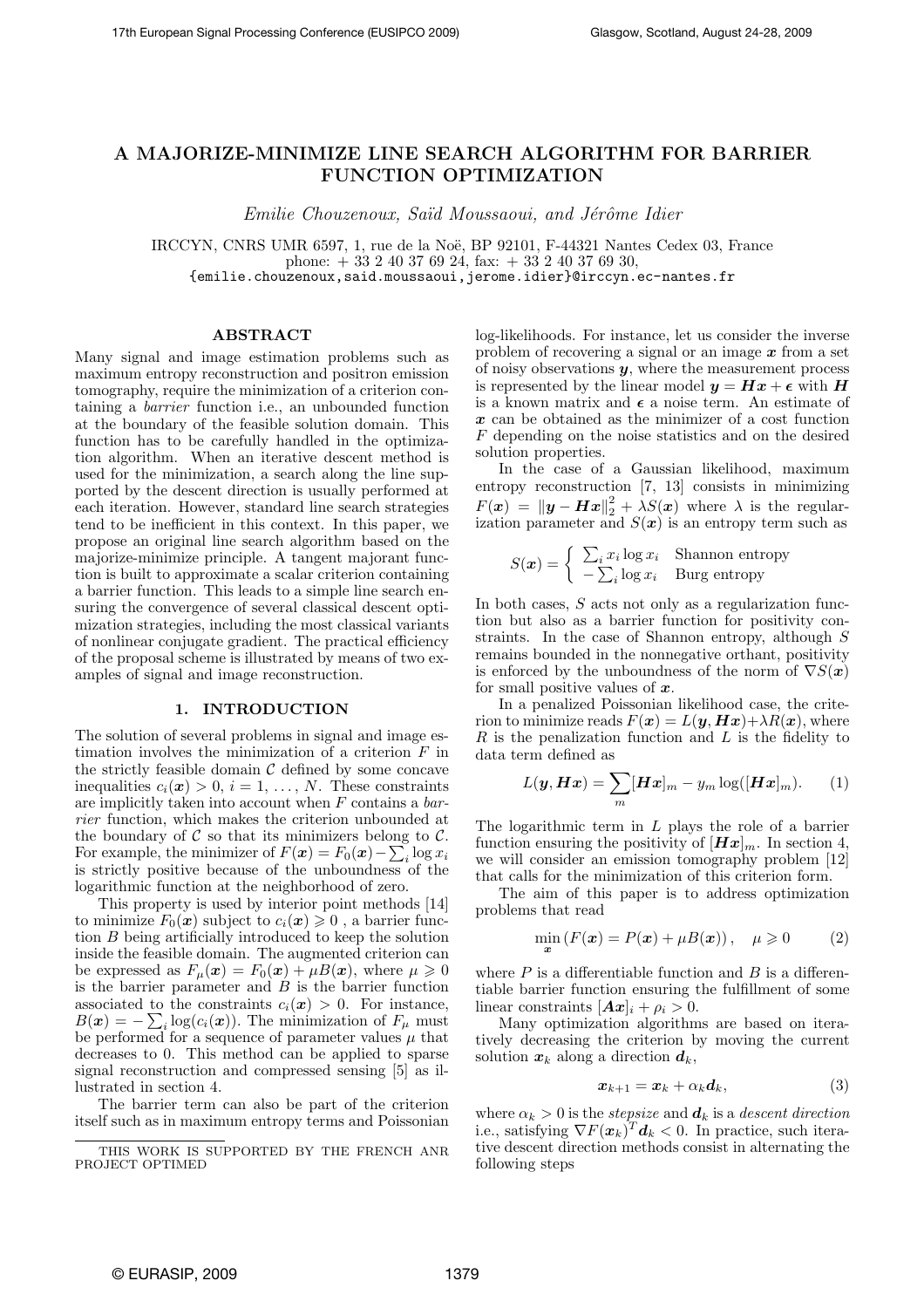- 1. Construction of  $d_k$ : the direction depends on the gradient of the criterion at the current value  $x_k$ . More elaborate methods also involve the Hessian matrix (e.g., Newton, Quasi-Newton) or also depend on the previous descent directions (e.g., conjugate gradient methods, L-BFGS).
- 2. Determination of  $\alpha_k$  (line search): the value of  $\alpha_k$  is obtained by minimizing the scalar function  $f(\alpha) =$  $F(\boldsymbol{x}_k + \alpha \boldsymbol{d}_k).$

However, the barrier function causes the inefficiency of standard line search strategies [9]. In the next section we propose an original line search procedure based on the majorize-minimize (MM) principle [3] by deriving an adequate form of a tangent majorant function well suited to approximate a criterion containing a barrier function.

# 2. LINE SEARCH STRATEGIES

### 2.1 Problem statement

According to Wolfe conditions,  $\alpha_k$  is acceptable if there exists  $(c_1, c_2) \in (0, 1)$  such that

$$
F(\boldsymbol{x}_k + \alpha_k \boldsymbol{d}_k) \leqslant F(\boldsymbol{x}_k) + c_1 \alpha_k \boldsymbol{g}_k^T \boldsymbol{d}_k \qquad (4)
$$

$$
|\nabla F(\boldsymbol{x}_k + \alpha_k \boldsymbol{d}_k)^T \boldsymbol{d}_k| \leqslant c_2 |\boldsymbol{g}_k^T \boldsymbol{d}_k|
$$
 (5)

where  $g_k \triangleq \nabla F(x_k)$ . There exist several strategies [11] for finding such an acceptable stepsize: exact minimization of  $f(\alpha)$ , backtracking or more generally dichotomy, approximation of  $f(\alpha)$  using a cubic interpolating function [8, 11] or approximation of  $f(\alpha)$  by a quadratic function [6]. However, the barrier term  $B(x)$  implies that  $f(\alpha)$  tends to infinity when  $\alpha$  is equal to the smallest positive step  $\bar{\alpha}$  cancelling some constraint at  $x + \bar{\alpha}d$ . Consequently, we must ensure that during the line search, the step values remain in the interval  $[0; \bar{\alpha})$ since the function f is undefined for  $\alpha \geq \overline{\alpha}$ . Moreover, due to the vertical asymptote at  $\bar{\alpha}$ , methods using cubic interpolations or quadratic approximations are not suited [9].

Some line search strategies adapted to barrier function optimization have been proposed in [9]. They make use of specific interpolating functions accounting for the barrier term in  $f(\alpha)$ . Unfortunately, the resulting algorithms are not often used in practice, probably because the proposed interpolating functions are difficult to compute. In contrast, our approach is not based on interpolation, but rather on majorization, with a view to devise a simple line search strategy with strong convergence properties.

# 2.2 MM algorithms

In MM algorithms [3, 4], the minimization of a function f is obtained by performing successive minimizations of tangent majorant functions for f. Function  $h(\boldsymbol{u}, \boldsymbol{v})$  is said tangent majorant for  $f(\mathbf{u})$  at v if  $h(\mathbf{u}, \mathbf{v}) \geq f(\mathbf{u})$ and  $h(\mathbf{v}, \mathbf{v}) = f(\mathbf{v})$ . The initial optimization problem is then replaced by a sequence of easier subproblems, corresponding to the MM update rule

$$
\boldsymbol{u}^{j+1} = \argmin_{\boldsymbol{u}} h(\boldsymbol{u}, \boldsymbol{u}^j).
$$

Recently, a line search procedure based on an MM algorithm has been introduced [6]. In this strategy, the stepsize value  $\alpha_k$  results from  $\overline{J}$  successive minimizations of quadratic tangent majorant functions for the scalar function  $f(\alpha)$ . The convergence of a family of non-linear conjugate gradient methods associated to this line search strategy is proved in [6] whatever the value of J. However, since the function  $f(\alpha)$  resulting from problem (2) is unbounded, there is no quadratic that majorizes  $f(\alpha)$  in the whole definition domain of  $\alpha$ . Actually, it would be sufficient to majorize  $f(\alpha)$  within the level set  $\mathcal{L}_k = {\alpha, F(\mathbf{x}_k + \alpha \mathbf{d}_k) \leqslant F(\mathbf{x}_k)}$  but this set is difficult to determine or even to approximate.

### 2.3 A new tangent majorant for MM line search

Instead of a quadratic, we propose the following form of tangent majorant function:

$$
h(\alpha) = p_0 + p_1 \alpha + p_2 \alpha^2 - p_3 \log(\bar{\alpha} - \alpha), \qquad (6)
$$

which is reminiscent of interpolation functions proposed in [9, 10]. According to MM theory, the stepsize  $\alpha_k$  is defined by

$$
\alpha_k^0 = 0,
$$
  
\n
$$
\alpha_k^{j+1} = \underset{\alpha}{\arg\min} h_k^j(\alpha, \alpha_k^j), \quad j = 0, \dots, J-1,
$$
 (7)  
\n
$$
\alpha_k = \alpha_k^J,
$$

where  $h_k^j(\alpha, \alpha_k^j)$  is the tangent majorant function

$$
h_k^j(\alpha, \alpha_k^j) = f(\alpha_k^j) + (\alpha - \alpha_k^j)\dot{f}(\alpha_k^j) + \frac{1}{2}m_k^j(\alpha - \alpha_k^j)^2
$$

$$
+ \gamma_k^j [(\bar{\alpha}_k - \alpha_k^j) \log\left(\frac{\bar{\alpha}_k - \alpha_k^j}{\bar{\alpha}_k - \alpha}\right) - \alpha + \alpha_k^j] \qquad (8)
$$

which depends on two parameters  $m_k^j, \gamma_k^j$ . It is easy to check that  $h_k^j(\alpha, \alpha) = f(\alpha)$  for all  $\alpha$ . There remains to find values of  $m_k^j, \gamma_k^j$  such that  $h_k^j(\alpha, \alpha_k^j) \geq f(\alpha)$  holds for all  $\alpha \in [0; \bar{\alpha}_k)$ .

In [1], the case of a logarithmic barrier associated with linear inequality constraints

$$
B(\boldsymbol{x}) = -\sum_i t_i \log([A\boldsymbol{x}]_i + \rho_i), \quad \mu, t_i > 0,
$$

is dealt with (Figure 1 illustrates a example of scalar criterion and the obtained majorant). Assuming that  $p(\alpha) = P(\mathbf{x}_k + \alpha \mathbf{d}_k)$  is majorized by the quadratic function

$$
p(\alpha_k^j) + (\alpha - \alpha_k^j)\dot{p}(\alpha_k^j) + \frac{1}{2}m_p(\alpha - \alpha_k^j)^2, \qquad (9)
$$

the majorization of f is given by the following property.

**Property 1.** Let  $a = Ax_k + \rho$  and  $\delta = Ad_k$ , so that f has a barrier located at

$$
\bar{\alpha} = \min_{i|\delta_i < 0} -a_i/\delta_i. \tag{10}
$$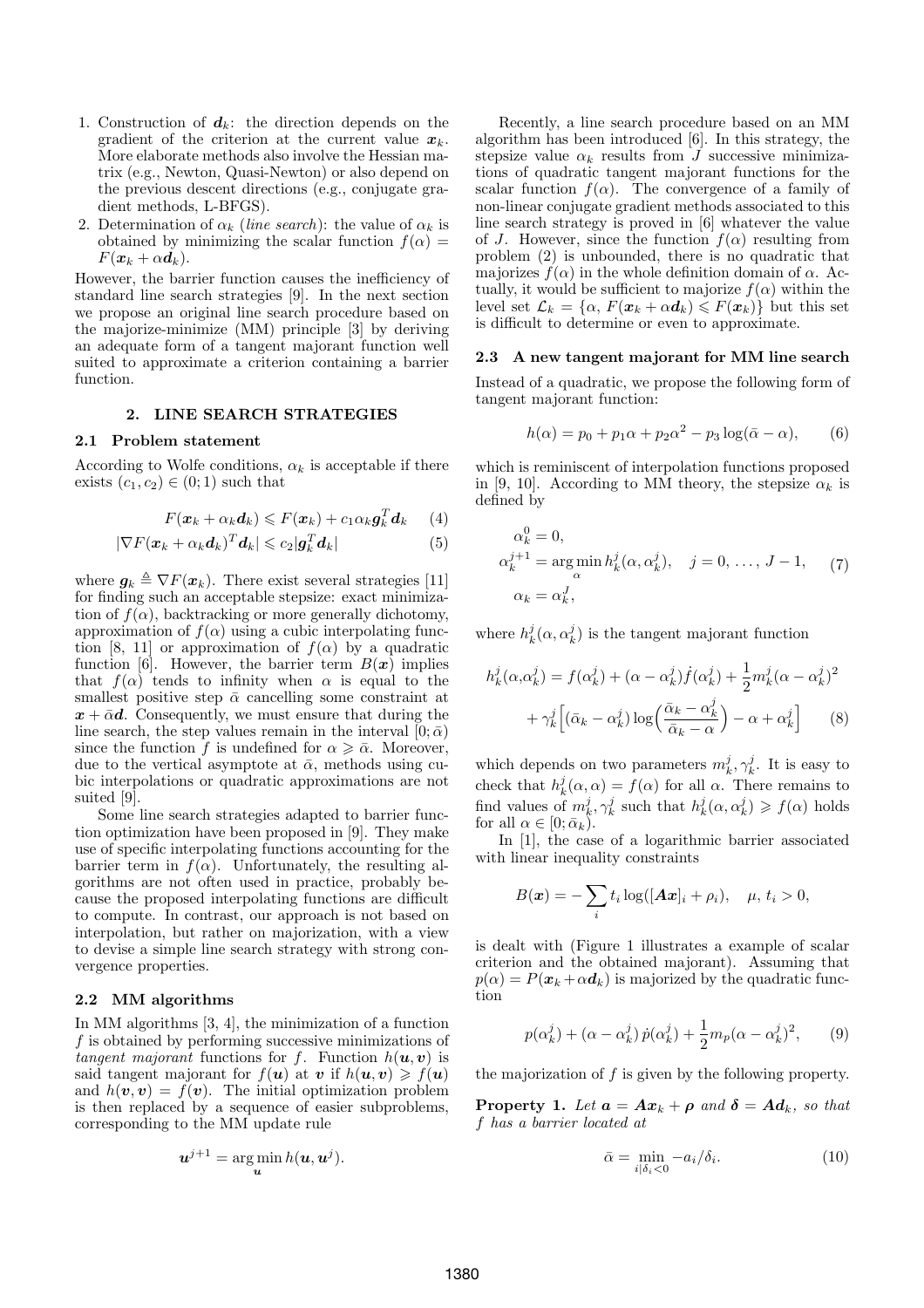

Figure 1: Example of a tangent majorant function  $h_k^0(\alpha,0)$  for  $f(\alpha) = (\alpha - 5)^2 - \sum_{i=1}^{10} \log(i - \alpha)$ .  $h_k^0(\alpha,0)$ is defined by (8) with  $m_k^0 = 2$ ,  $\overline{\gamma_k^0} = 1.55$  and  $\overline{\alpha} = 1$ 

If  $\alpha_k^j = 0$ , let also  $m_k^j = m_p + \mu m_b$  and  $\gamma_k^j = \mu \gamma_b$  with  $m_b = \ddot{b}_1(0)$  and  $\gamma_b = \ddot{b}_2(0)\bar{\alpha}$ . Otherwise, let

$$
m_b = \frac{b_1(0) - b_1(\alpha_k^j) + \alpha_k^j \dot{b}_1(\alpha_k^j)}{(\alpha_k^j)^2/2}
$$
  

$$
\gamma_b = \frac{b_2(0) - b_2(\alpha_k^j) + \alpha_k^j \dot{b}_2(\alpha_k^j)}{(\bar{\alpha} - \alpha_k^j) \log(1 - \alpha_k^j/\bar{\alpha}) + \alpha_k^j}
$$
(11)

where  $b_1(\alpha) = \sum_{i | \delta_i > 0} -t_i \log(a_i + \alpha \delta_i)$  and  $b_2(\alpha) =$  $\sum_{i|\delta_i < 0} -t_i \log(a_i + \alpha \delta_i)$ . Then, function  $h_k^j(\cdot, \alpha_k^j)$  is a tangent majorant of  $f(\cdot)$ 

Moreover, (11) implies  $m_k^j, \gamma_k^j > 0$ , so  $h_k^j(\cdot, \alpha_k^j)$  is strictly convex. Hence, it has a unique minimizer, which takes an explicit form:

$$
\alpha_k^{j+1} = \alpha_k^j + \frac{-A_2 + \sqrt{A_2^2 - 4A_1A_3}}{2A_1},\qquad(12)
$$

with  $A_1 = -m_k^j$ ,  $A_2 = \gamma_k^j - f(\alpha_k^j) + m_k^j(\bar{\alpha} - \alpha_k^j)$  and  $A_3 = (\bar{\alpha} - \alpha_k^j) f(\alpha_k^j)$ . In such conditions, (7) produces monotonically decreasing values  $\{f(\alpha_k^j)\}$  and the series  $\{\alpha_k^j\}$  converges to a stationnary point of  $f(\alpha)$  [3].

# 3. CONVERGENCE ANALYSIS RESULTS

This section focuses on the convergence of the iterative scheme (3) where  $\alpha_k$  is chosen according to our MM strategy. Only the main results are presented here, while a detailed analysis can be found in [1]. In the whole section,  $d_k$  is assumed to be a descent direction, so that  $\dot{f}(0) = d_k^T g_k < 0.$ 

### 3.1 Lower and upper bounds for the stepsize

**Property 2.** There exists  $\nu > 0$  such that

$$
\alpha_k^1 \geqslant -\nu \boldsymbol{g}_k^T \boldsymbol{d}_k / \left\| \boldsymbol{d}_k \right\|^2. \tag{13}
$$

Moreover,  $\forall j > 1$ , there exist  $(c^{\min}, c^{\max}_j)$  such that

$$
c^{\min}\alpha_k^1 \leqslant \alpha_k^j \leqslant c^{\max}_j \alpha_k^1. \tag{14}
$$

### 3.2 Wolfe conditions

Given a current solution  $x_k$  and a current descent direction  $d_k$ , the chosen stepsize  $\alpha_k$  must induce a sufficient decrease of  $F$ . The first Wolfe condition  $(4)$  measures this decrease. It is equivalent to

$$
f(\alpha) - f(0) \leqslant c_1 \alpha_k \dot{f}(0). \tag{15}
$$

The following result holds.

Property 3. The stepsize (7) fulfills (15) with

$$
c_1 = (2c_J^{\text{max}})^{-1} \in (0; 1)
$$
 (16)

On the other hand, it turned out difficult or even impossible to fulfill the second Wolfe condition (5) for any value of J. Fortunately, it is easier to show that the so-called Zoutendijk condition holds, the latter being a weaker condition that is nonetheless sufficient to lead us to convergence results.

### 3.3 Zoutendijk condition

The global convergence of a descent direction method is non only ensured by a 'good choice' of the step but also by well-chosen search directions  $d_k$ . Convergence proofs are often based on the fulfillment of Zoutendijk condition

$$
\sum_{k=0}^{\infty} \left\| \mathbf{g}_k \right\|^2 \cos^2 \theta_k < \infty,\tag{17}
$$

where  $\theta_k$  is the angle between  $\boldsymbol{d}_k$  and the steepest descent direction  $-g_k$ ,

$$
\cos \theta_k = -\boldsymbol{g}_k^T \boldsymbol{d}_k / (\|\boldsymbol{g}_k\| \|\boldsymbol{d}_k\|). \tag{18}
$$

Inequality (17) implies that  $\cos \theta_k ||g_k||$  vanishes for large values of k. Moreover, provided that  $d_k$  is not orthogonal to  $-g_k$  (i.e.,  $\cos \theta_k > 0$ ), condition (17) implies the convergence of the algorithm in the sense

$$
\lim_{k \to \infty} \|g_k\| = 0. \tag{19}
$$

In the case of the proposed line search, the following result holds [1].

**Property 4.** Let  $\alpha_k$  be defined by (7). Then, according to Properties 2 and 3, Zoutendijk condition (17) holds.

# 3.4 Convergence of Newton-like methods

The Newton-like methods are defined by the following recurrence

$$
\begin{aligned} \boldsymbol{x}_{k+1} &= \boldsymbol{x}_k + \alpha_k \boldsymbol{d}_k, \\ \boldsymbol{d}_k &= -\boldsymbol{B}_k^{-1} \boldsymbol{g}_k. \end{aligned} \tag{20}
$$

**Property 5.** Assume that matrices  $B_k$  are positive definite for all  $k$  and that there exists  $M > 0$  such that

$$
\|\boldsymbol{B}_k\| \|\boldsymbol{B}_k^{-1}\| \leqslant M, \ \forall k. \tag{21}
$$

Algorithm (20) is convergent when  $\alpha_k$  is defined by (7) in the sense

$$
\lim_{k \to \infty} \|g_k\| = 0. \tag{22}
$$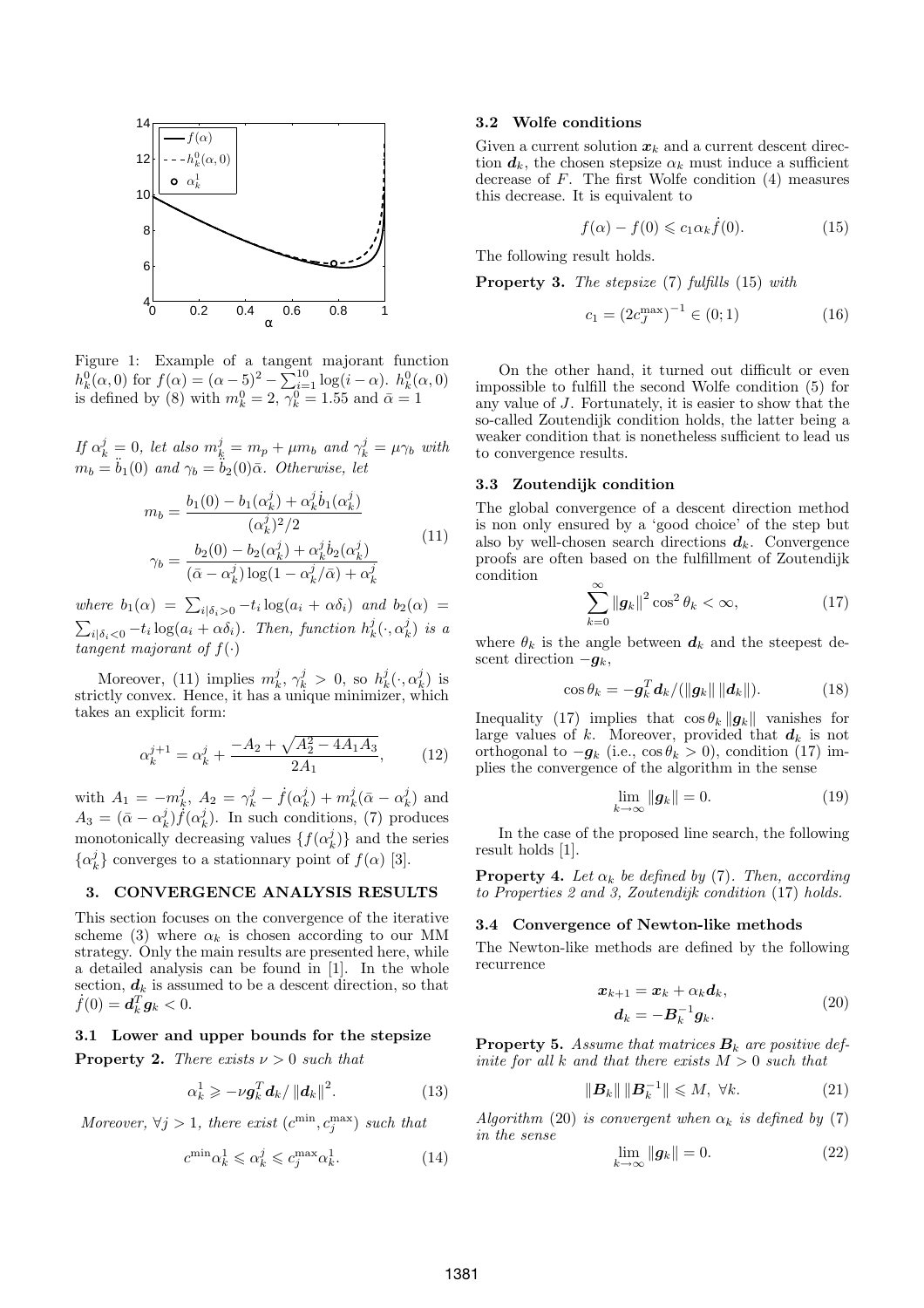This result covers the following classical methods

- Steepest descent:  $d_k = -g_k$ ,
- Newton:  $\mathbf{d}_k = -\nabla^2 F(\mathbf{x}_k)^{-1} \mathbf{g}_k$  in the convex case,
- Quasi Newton (BFGS) in the convex case.

### 3.5 Convergence of conjugate gradient methods

The nonlinear conjugate gradient algorithm (NLCG) is defined by the following recurrence

$$
x_{k+1} = x_k + \alpha_k d_k
$$
  
\n
$$
d_k = -c_k \operatorname{sign}(g_k^T c_k)
$$
  
\n
$$
c_k = -g_k + \beta_k d_{k-1}
$$
\n(23)

**Property 6.** The NLCG algorithm is convergent when  $\alpha_k$  is defined by (7) and  $\beta_k$  is chosen according to a classical conjugacy formula such as Polak Ribière Polyak (PRP), Fletcher Reeves (FR) or Hestenes Stiefel (HS), in the sense

$$
\lim_{k \to \infty} \inf \|g_k\| = 0. \tag{24}
$$

#### 4. APPLICATIONS

We consider here two image/signal processing examples with the aim to analyse the performances of descent optimization algorithms when the step size is obtained by the proposed MM line search procedure.

#### 4.1 Positron emission tomography

The measurements in positron emission tomography (PET) [12] are modeled as Poisson random variables

$$
\mathbf{y} \sim Poisson(\mathbf{H}\mathbf{x} + \mathbf{r}) \tag{25}
$$

where the *i*th entry of  $x$  represents the radioisotope concentration in pixel  $i$  and  $H$  is the projection matrix whose elements  $H_{mi}$  model the contribution of the *i*th pixel to the mth datapoint. The components of  $y$  are the counts measured by the pairs detectors of and  $r$  models the background events. We consider a simulated example using data generated with J.A. Fessler's code available at http://www.eecs.umich.edu/~fessler. For this simulation, we take an object of size  $128 \times 128$  pixels and assume  $M = 24924$  pairs of detectors.

#### 4.1.1 Objective function

According to the noise statistics, the log-likelihood of the emission data is

$$
J(\boldsymbol{x}) = \sum_{m} ([\boldsymbol{H}\boldsymbol{x}]_m + r_m - y_m \log([\boldsymbol{H}\boldsymbol{x}]_m + r_m)).
$$

A useful penalization aiming at favorizing smoothness of the estimated image is given by

$$
R_{\rm{Hub}}(\boldsymbol{x}) = \sum_{t \in \mathcal{T}} \omega_t \psi([\boldsymbol{D} \boldsymbol{x}]_t),
$$

where  $\psi$  is the edge preserving potential fonction  $\psi(u) =$  $\sqrt{\delta^2 + u^2} - \delta$  and  $[\mathbf{Dx}]_t$  is the vector of difference between neighboring pixel intensities. The weights depend on the relative position of the neighbors:  $\omega_t = 1$  for vertical and horizontal neighbors and  $\omega_t = 1/\sqrt{2}$  for diagonal neighbors. To ensure the positivity of the estimate, a logarithmic barrier term is added:

$$
R_{\text{Pos}}(\boldsymbol{x}) = -\sum_{i=1}^{N} \log x_i.
$$
 (26)

Finally, the estimated image is the minimizer of the following objective function

$$
F(\mathbf{x}) = J(\mathbf{x}) + \lambda_1 R_{\text{Hub}}(\mathbf{x}) + \lambda_2 R_{\text{Pos}}(\mathbf{x}). \tag{27}
$$

# 4.1.2 Optimization strategy

The NLCG algorithm with PRP conjugacy is employed with or without preconditioning. The aim is to compare the performance of the proposed MM line search with Moré and Thuente's cubic interpolation procedure (MT) [8]. The algorithm is initialized with a uniform positive object and the convergence is checked using the following stopping rule [11]

$$
\|\mathbf{g}_k\|_{\infty} < 10^{-5} (1 + |F(\mathbf{x}_k)|). \tag{28}
$$

The regularization and barrier parameters are set to  $\lambda_1 = 10, \delta = 0.01$  and  $\lambda_2 = 0.1$ . This choice leads to a fairly acceptable reconstructed image quality.

# 4.1.3 Results and discussion

Table 1 summarizes the performance results in terms of iteration number  $n_1$  and computation time T on an Intel Pentium 4 3.2 GHz, 3 GB RAM. The design parameters are the Wolfe condition constants  $(c_1, c_2)$  for the MT method and the number of subiterations J for the MM procedure.

|    |                | <b>NLCG</b> |                | PNLCG  |       |        |
|----|----------------|-------------|----------------|--------|-------|--------|
| NT | c <sub>1</sub> | $c_2$       | n <sub>1</sub> | T(s)   | $n_1$ | T(s)   |
|    | $10^{-4}$      | 0.1         | 403            | 1043.3 | 18    | 78.66  |
|    | $10^{-4}$      | 0.5         | 207            | 454.6  | 17    | 73.64  |
|    | $10^{-4}$      | 0.9         | 196            | 418.5  | 19    | 82.81  |
|    | $10^{-4}$      | 0.999       | 170            | 362.7  | 19    | 83.27  |
| NЫ | J              |             | n <sub>1</sub> | T(s)   | $n_1$ | T(s)   |
|    | 1              |             | 232            | 287.45 | 18    | 58.76  |
|    | $\overline{2}$ |             | 275            | 375.27 | 16    | 55.34  |
|    | 5              |             | 304            | 512.28 | 22    | 83.02  |
|    | 10             |             | 474            | 1017.7 | 24    | 100.45 |

Table 1: Comparison between MM and MT line search strategies for a PET reconstruction problem.

It can be noted that the NLCG algorithm with MM line search requires more iterations than the NLCG-MT approach provided that the parameters  $(c_1, c_2)$  are appropriately chosen. However, the NLCG-MM is faster because of a smaller computational cost per iteration. Moreover, the proposed MM procedure admits a unique tuning parameter, namely the subiteration number  $J$ , and  $J = 1$  always seems a good choice. Furthermore, resorting to the diagonal Hessian preconditioner significantly speeds up the convergence in the sense of both  $n_1$  and T.